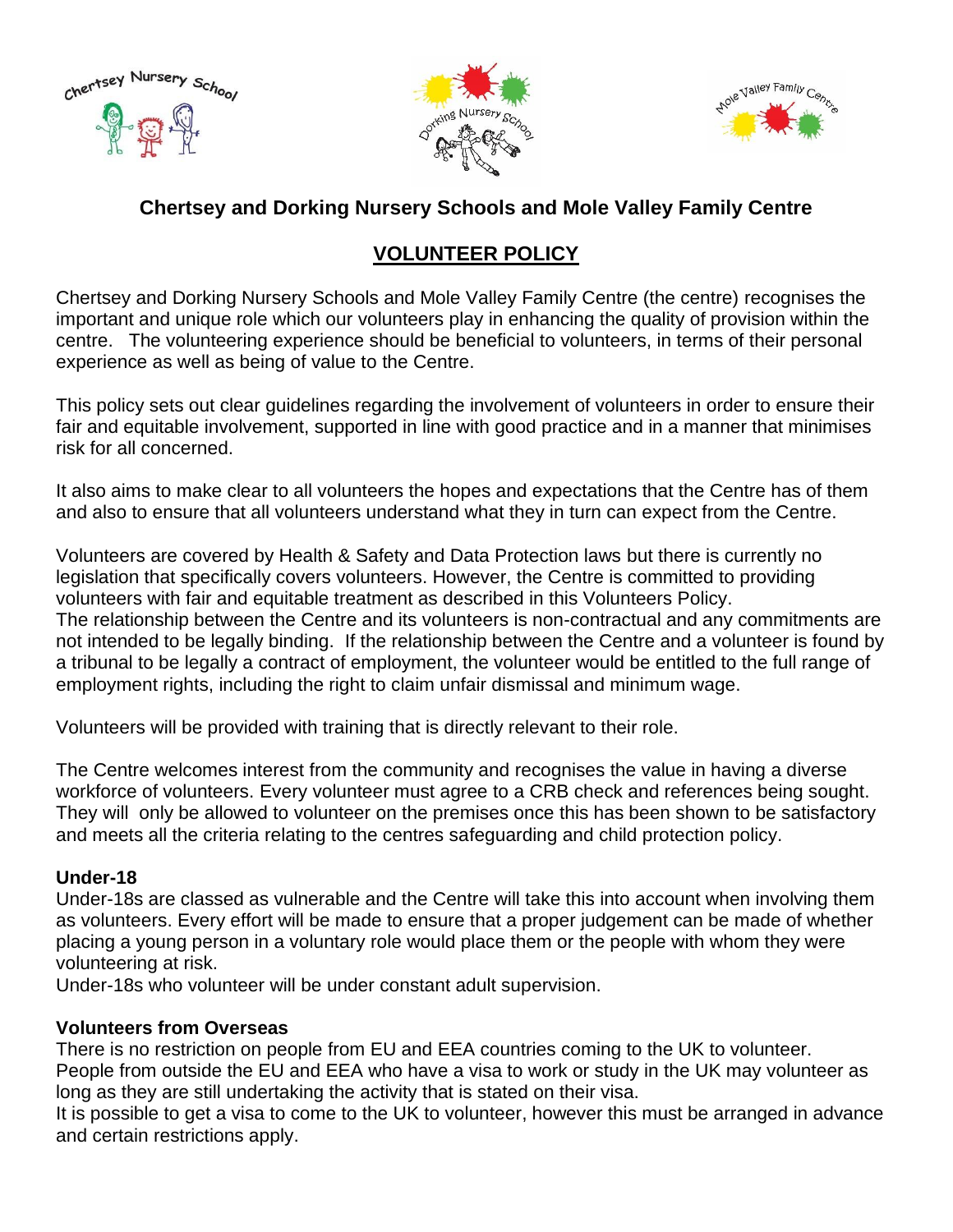A CRB check may not provide a complete picture of any criminal record that may exist for overseas applicants. When looking to involve a volunteer from overseas in a role that requires a CRB check, guidance should be sought from the Resourcing Team. Further information can be found at the Overseas Information Service on the CRB website.

Where an individual presents a disclosure, or other equivalent information in any other form from another country, The Centre will contact the issuing body and consult with the CRB to check the validity of the document.

#### **Student and Work Placements**

People who are also completing a related course of study, e.g. NVQ's, may fulfil volunteer opportunities. Arrangements may be set out in a placement agreement of some kind. This type of volunteer may require more from their supervisors in terms of support and monitoring, and supervisors may also be expected to commit to a number of meetings with placement coordinators or external assessors. The Centre cannot guarantee that a supervisor will be available to support a student and as such individuals will be considered on a case by case basis taking into account the resources available at the given time.

Placements where there is a requirement or compulsion to attend (e.g. if it is a condition of receiving state benefits), are not considered to be volunteering and are not covered by this policy. Work Experience placements are not covered by this policy.

#### **One off volunteering**

Occasionally the Centre may involve people in a one-off volunteering activity, e.g. supporting a particular event. This type of volunteer involvement may not be subject to the full range of procedures outlined in this policy.

Such volunteers should still have a named supervisor responsible for their involvement and they should receive an induction meeting with a Senior Leader.

# **Opportunities for Paid Employment**

The Centre recognises that some people take up volunteering as a route to employment and, whilst the organisation cannot make any guarantees that volunteering will lead to paid employment, it is committed to helping such volunteers gain skills and experience that will make them more employable.

Volunteers are entitled to apply to become bank or temporary staff within the Centre.

In the event that volunteers become paid staff in this way, then the organisation should ensure there is complete clarity in regard to the different activities, rights and responsibilities of any paid job in relation to the volunteering role.

#### **Benefits**

People who receive State benefits can volunteer and, in nearly all cases, their benefits will not be affected. However, there are some cases where benefits can be affected.

People can volunteer as many hours as they like while they're getting benefits as long as they keep to the rules for getting them.

Volunteers will still need to be looking for paid work. They must be free to go to an interview if given 48 hours' notice and they must be able to start work within one week of being given notice. For more information please read the DWP leaflet (1023) 'Volunteering While Getting Benefits'

#### **Insurance**

All volunteers are covered by the organisations Public Liability, Products Liability and Employers' Liability insurance.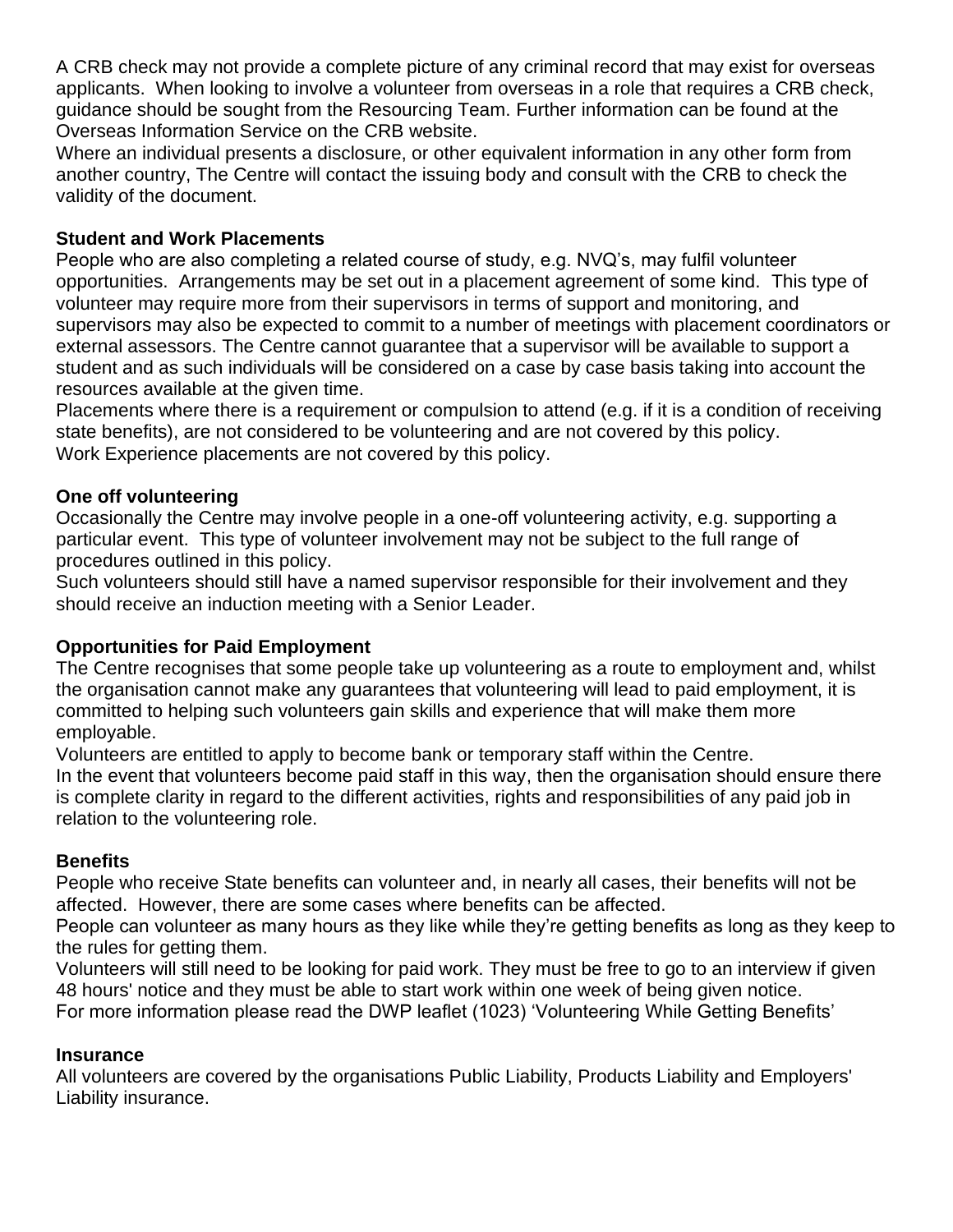# **Health and Safety**

It is the duty of all volunteers to take reasonable care of their own health and safety and that of other people who may be affected by their acts or omissions whilst volunteering. All volunteers have a duty to cooperate with the Centre, as far as is necessary, to enable safe and healthy conditions prevail. Volunteers are expected to comply with the Centre Health and Safety procedures.

# **Procedures**

# PLANNING VOLUNTEER INVOLVEMENT

Any part of the Centre planning to involve volunteers must commit appropriate resources to their support in terms of staff and management time, training and materials.

Existing staff, volunteers and participants in the Centre should be involved in discussing the rationale for involving volunteers and can contribute ideas as to the kinds of activities volunteers could undertake.

# RECRUITMENT

Ideally, each volunteering opportunity will be defined by following the Induction procedure. Opportunities should be promoted in ways that are accessible to all sections of the community, e.g. local/national advertising; www.do-it.org.uk; use of Volunteer Centres; direct contact with local organisations (e.g. community centres, colleges); posters in local area(s); mailing; internal memos; open information sessions; and liaison with businesses/organisations with an interest.

At times recruitment may be targeted toward individuals with specific skills, or individuals and groups under-represented within the current service.

Occasionally a volunteering opportunity may be created in response to an approach from someone with particular skills or interests. However, there remains a responsibility to check that this person is suitable for the tasks identified.

There are various tools to enable the organisation to identify whether a person is suitable for a volunteering opportunity. These include; application form, informal interview, CRB check and references.

A member of the Senior Leadership Team will be involved in selecting volunteers, using a fair and transparent decision-making process, with constructive feedback offered to those who are not selected to volunteer.

# SUPPORT & TRAINING

# **Induction**

Volunteers will be briefed on their role and be able to ask any questions relating to it.

Volunteers should be asked to read any relevant policies and legislation pertaining to their area of volunteering.

Volunteers should have the opportunity to shadow relevant members of staff or existing volunteers. **Training**

Volunteers will be given appropriate training that is relevant to their role, for example Safeguarding and Food Hygiene.

All volunteers should be made aware of all the Centre's policies and procedures.

The Centre will always endeavour to signpost volunteers towards available training and/or extended learning courses.

# MONITORING & RECOGNITION

The views of volunteers, and those that supervise volunteers will be represented through mechanisms such as team meetings, reviews, annual reports and exit interviews. These mechanisms should also ensure that the volunteering relationship remains mutually beneficial.